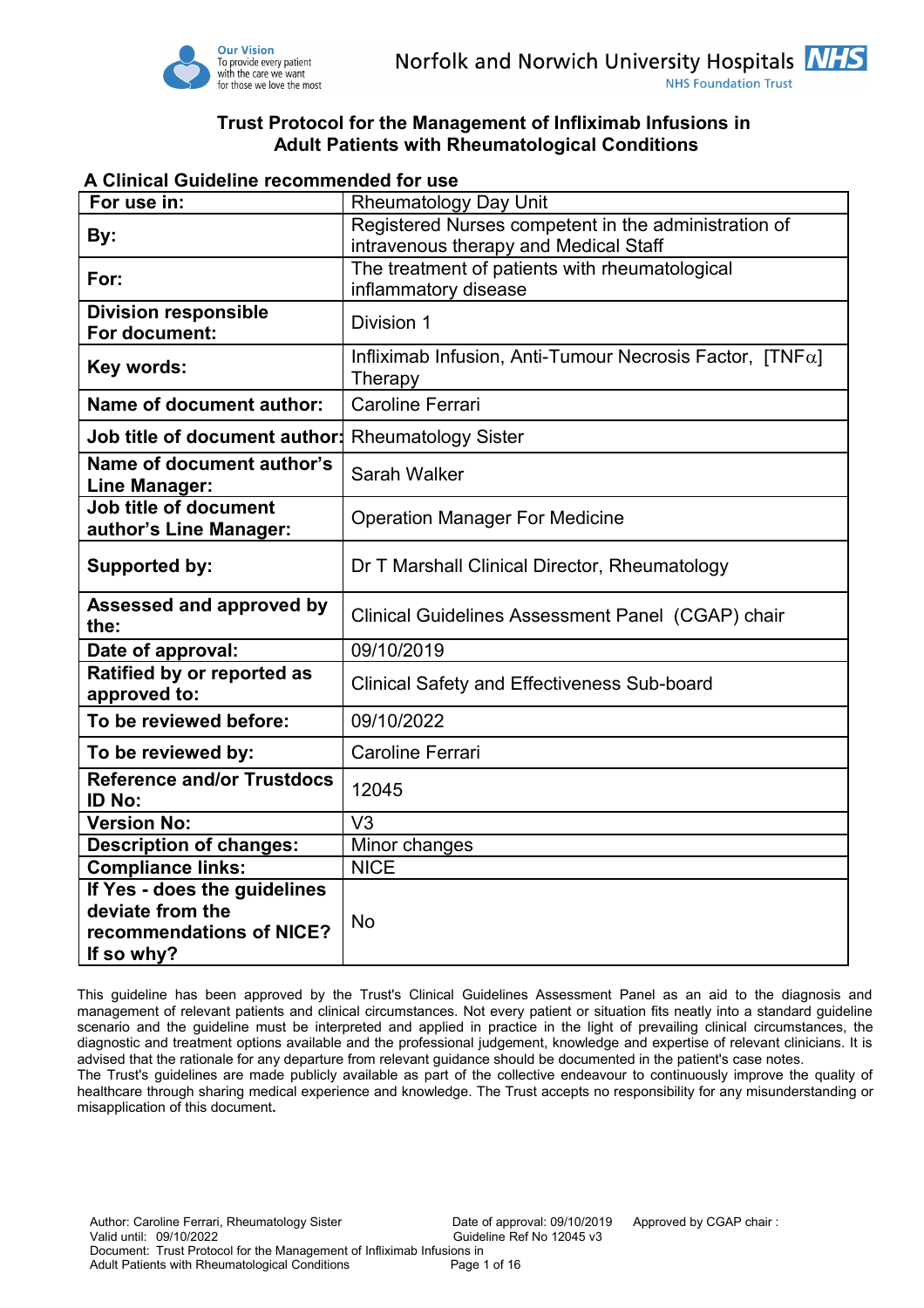

**Infliximab is used in Rheumatology for the following conditions:**

Ankylosing spoindylitis

Behcets vasculitis

Psoriatic arthritis

Rheumatoid arthritis

Use is line with local commissioned decisions and NICE as documented in TAG recommendations document

### **NICE:**

NICE ID 694: TNF-alpha inhibitors for ankylosing spondylitis and non-radiographic axial spondyloarthritis (including a review of TA143 and TA233) Final appraisal determination

NICE TA 199: Etanercept, infliximab and adalimumab for the treatment of psoriatic arthritis

NICE TA Adalimumab, etanercept, infliximab, rituximab and abatacept for the treatment of rheumatoid arthritis after the failure of a TNF inhibitor (TA195)

NHSE commissioning statement for Behcets vasculitis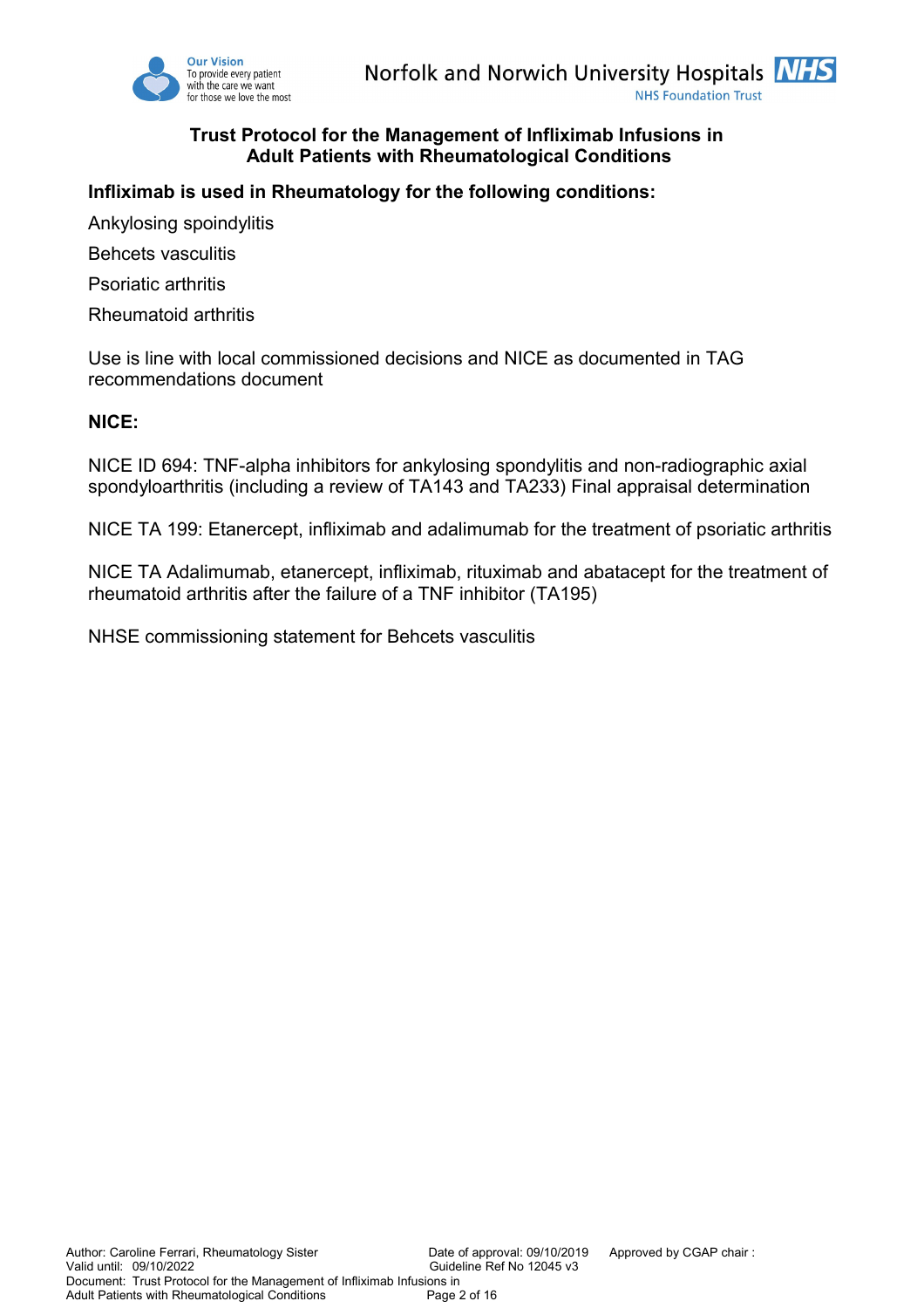

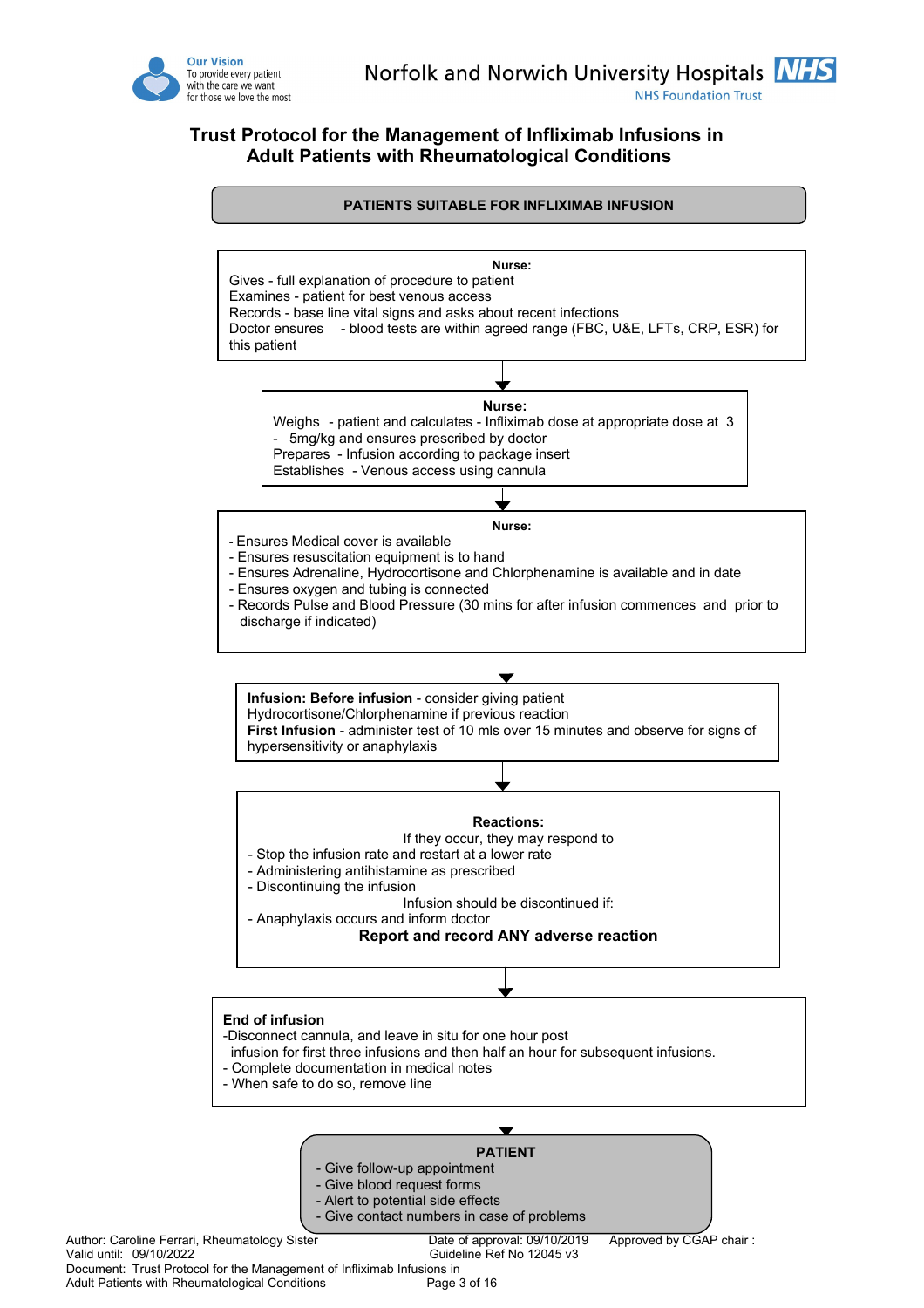**Trust** *Policy / Guideline* **for the Management of:** *Condition or Procedure* **in Adults and / or Children (title needed on every page)**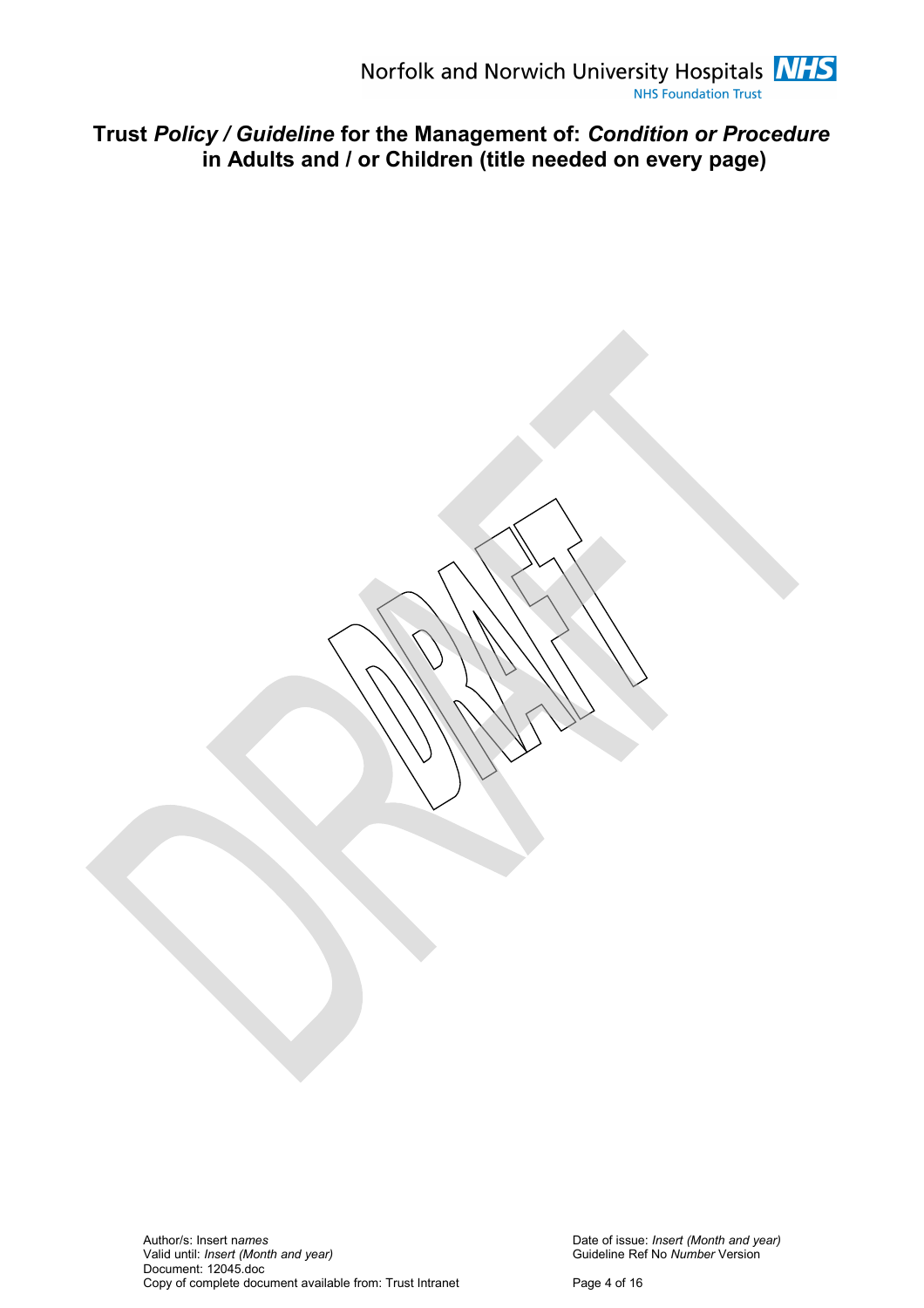

### **Objective**

To ensure the correct administration of Infliximab by Registered Nursing staff who are trained to work to this protocol.

### **Rationale**

Infliximab is one of a potent group of biologic agents which needs to be administered by suitably trained nurses.

Indications for using Infliximab anti TNF a therapy according to NICE Guidelines (TA 104, 143, 195, 199).

### **Infliximab is indicated for:**

# **Ankylosing spondylitis and non-radiographic axial spondyloarthritis**

Infliximab is not currently commissioned for this indication but there is a cohort of patients who received this prior to TA 143 and there is a positive Final Appraisal Determination from NICE that states:

Adalimumab, certolizumab pegol, etanercept, golimumab and infliximab are recommended, within their marketing authorisations, as options for treating severe active ankylosing spondylitis in adults whose disease has responded inadequately to, or who cannot tolerate, non-steroidal anti-inflammatory drugs.

Infliximab is recommended only if treatment is started with the least expensive infliximab product. People currently receiving infliximab should be able to continue treatment with the same infliximab product until they and their NHS clinician consider it appropriate to stop.

The response to adalimumab, certolizumab pegol, etanercept,golimumab or infliximab treatment should be assessed 12 weeks after the start of treatment. Treatment should only be continued ifthere is clear evidence of response, defined as:

- A reduction In The Bath Ankylosing Spondylitis Disease Activity Index (BASDAI) Score To 50% Of The Pre-Treatment Value Or By2 Or More Units And
- A reduction in the spinal pain visual analogue scale (VAS) by2 cm or more.

# **Behcets Vasculitis**

NHSE has commissioned this on a prior approval basis for individual patients. Infiximab must only be prescribed when permission is granted from a specialist centre.

### **Psoriatic arthritis**

Infliximab is recommended for the treatment of adults with active and progressive psoriatic arthritis when the following criteria are met.

 The person has peripheral arthritis with three or more tender joints and three or more swollen joints, and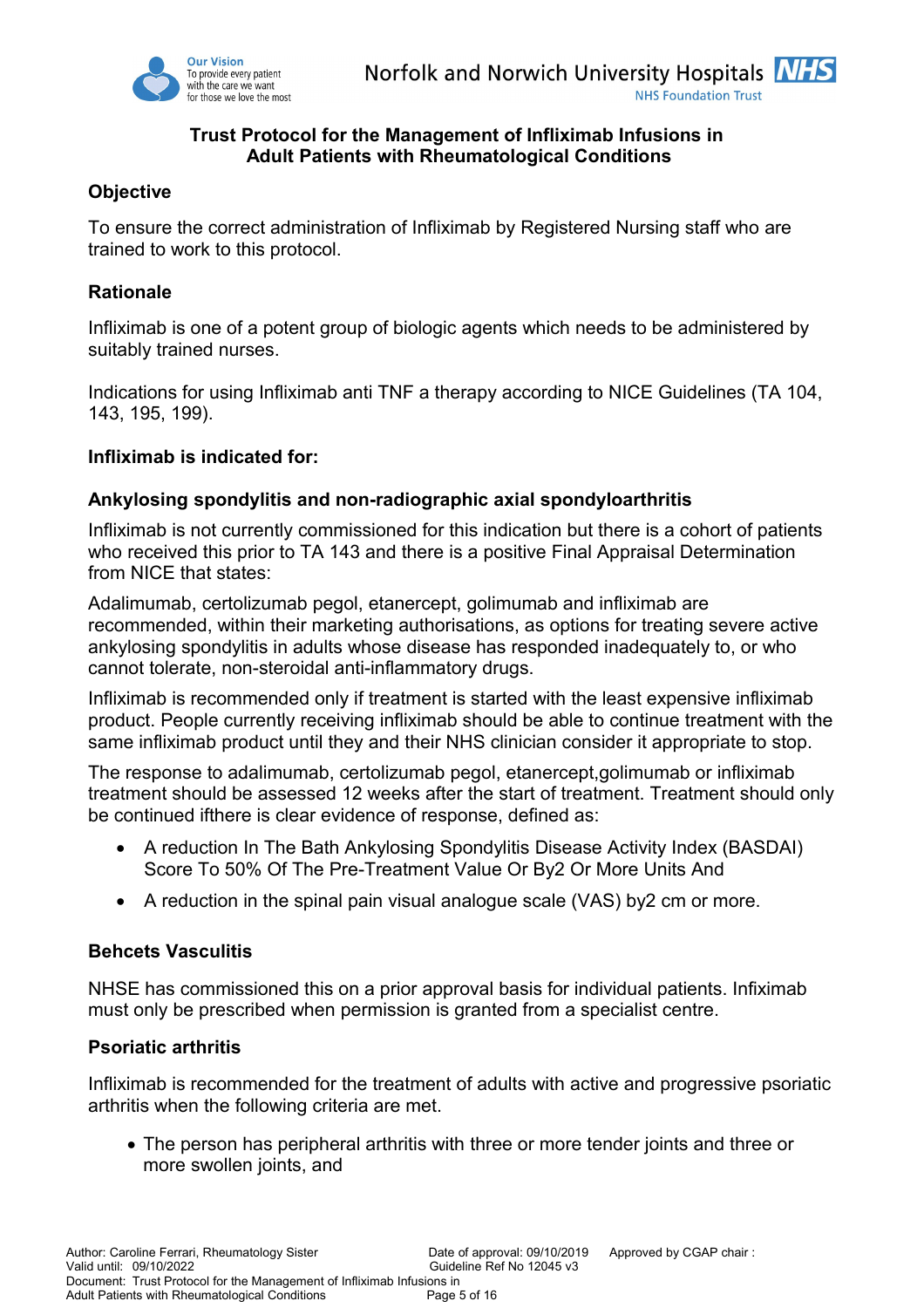The psoriatic arthritis has not responded to adequate trials of at least two standard disease-modifying antirheumatic drugs (DMARDs), administered either individually or in combination. (TA 199)

Treatment should normally be started with the least expensive drug (taking into account drug administration costs, required dose and product price per dose). This may need to be varied for individual patients because of differences in the method of administration and treatment schedules.

Infliximab treatment should be discontinued in people whose psoriatic arthritis has not shown an adequate response using the Psoriatic Arthritis Response Criteria (PsARC) at 12 weeks. An adequate response is defined as an improvement in at least two of the four PsARC criteria, (one of which has to be joint tenderness or swelling score) with no worsening in any of the four criteria.

People whose disease has a Psoriasis Area and Severity Index (PASI) 75 response at 12 weeks but whose PsARC response does not justify continuation of treatment should be assessed by a dermatologist to determine whether continuing treatment is appropriate on the basis of skin response (see 'Etanercept and efalizumab for the treatment of adults with psoriasis' [NICE technology appraisal guidance 103], 'Infliximab for the treatment of adults with psoriasis' [NICE technology appraisal guidance 134] and 'Adalimumab for the treatment of adults with psoriasis' [NICE technology appraisal guidance 146] for guidance on the use of tumour necrosis factor [TNF] inhibitors in psoriasis).

### **Rheumatoid arthritis**

Infliximab in combination with methotrexate, is recommended as a treatment option only for adults with severe active rheumatoid arthritis who have had an inadequate response to, or have an intolerance of, other DMARDs (TA195).

Treatment with infliximab should be continued only if there is an adequate response 6 months after initiation of therapy. Treatment should be monitored, with assessment of DAS28, at least every 6 months and continued only if an adequate response is maintained (TA 195)

When using DAS28, healthcare professionals should take into account any physical. sensory or learning disabilities, communication difficulties, or disease characteristics that could adversely affect patient assessment and make any adjustments they consider appropriate.

### **Broad recommendations**

- Patients referred for Infliximab therapy can be treated as a day case, unless otherwise indicated by their Consultant.
- Only qualified staff whom are trained and competent in the administration of Infliximab therapy should administer treatment.
- A member of the medical team must be available for the first hour of the first infusion in case of any adverse advent.
- All Medicines must be prescribed.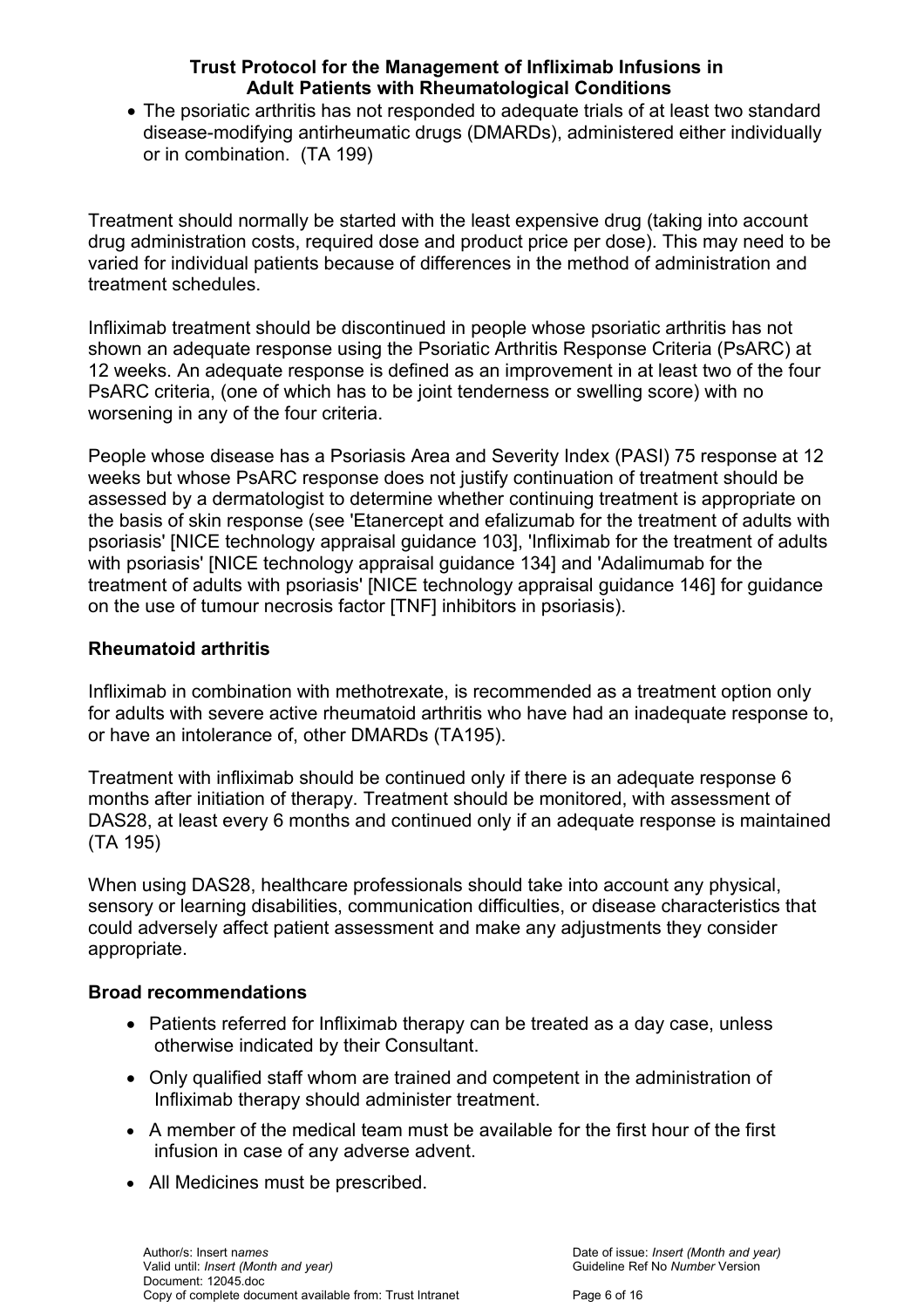- Exclude infection prior to each administration
	- 1. Monitor temperature
	- 2. Urinalysis –if positive to blood, protein or nitrites send for MSU

# **Patient Inclusion criteria**

Patients who have been referred to the Rheumatology Specialist Nurse

# **Patient exclusion criteria**

A check must be made to ensure that the above patients are excluded.

# **Patients with Tuberculosis.**

- **Patients with sepsis, infection, abscesses, and opportunistic infections.**
- **Patients who are hypersensitive to Infliximab.**
- **Female patients who are pregnant unless agreed by referring Consultant**
- **Patients with moderate or severe heart failure.**
- **Patients with a history of cancer unless agreed by referring Consultant**
- **Patients with known demyelination.**

When to withhold treatment:

- Signs and symptoms of intercurrent infection.
- Worsening coexisting illness.
- Forthcoming surgeries omit at 4 weeks before.
- Suspected malignancy.
- $\bullet$  Withhold treatment after the 36<sup>th</sup> week of pregnancy, unless directed by patients Consultant and Obstetrician but can be restarted after delivery.

# **Precautions**

1. Pregnancy or lactating mothers:

Treatment with Infliximab during pregnancy must be a Consultants decision. Infliximab should not be given in pregnancy after the 36<sup>th</sup> week, but can be restarted after delivery.

Adequate contraceptive precautions should be taken by women of childbearing age. Similarly, nursing mothers should be advised not to breastfeed for a minimum of six months after administration.

Check if female patients could be pregnant or breastfeeding. If in doubt do not give Infliximab and refer to referring clinician.

# 2. Heart Failure:

Infliximab should not be used with new or worsening symptoms of heart failure. If a decision to continue treatment is made, the patient's cardiac status should be closely monitored and recorded, by the patients Consultant or Cardiologist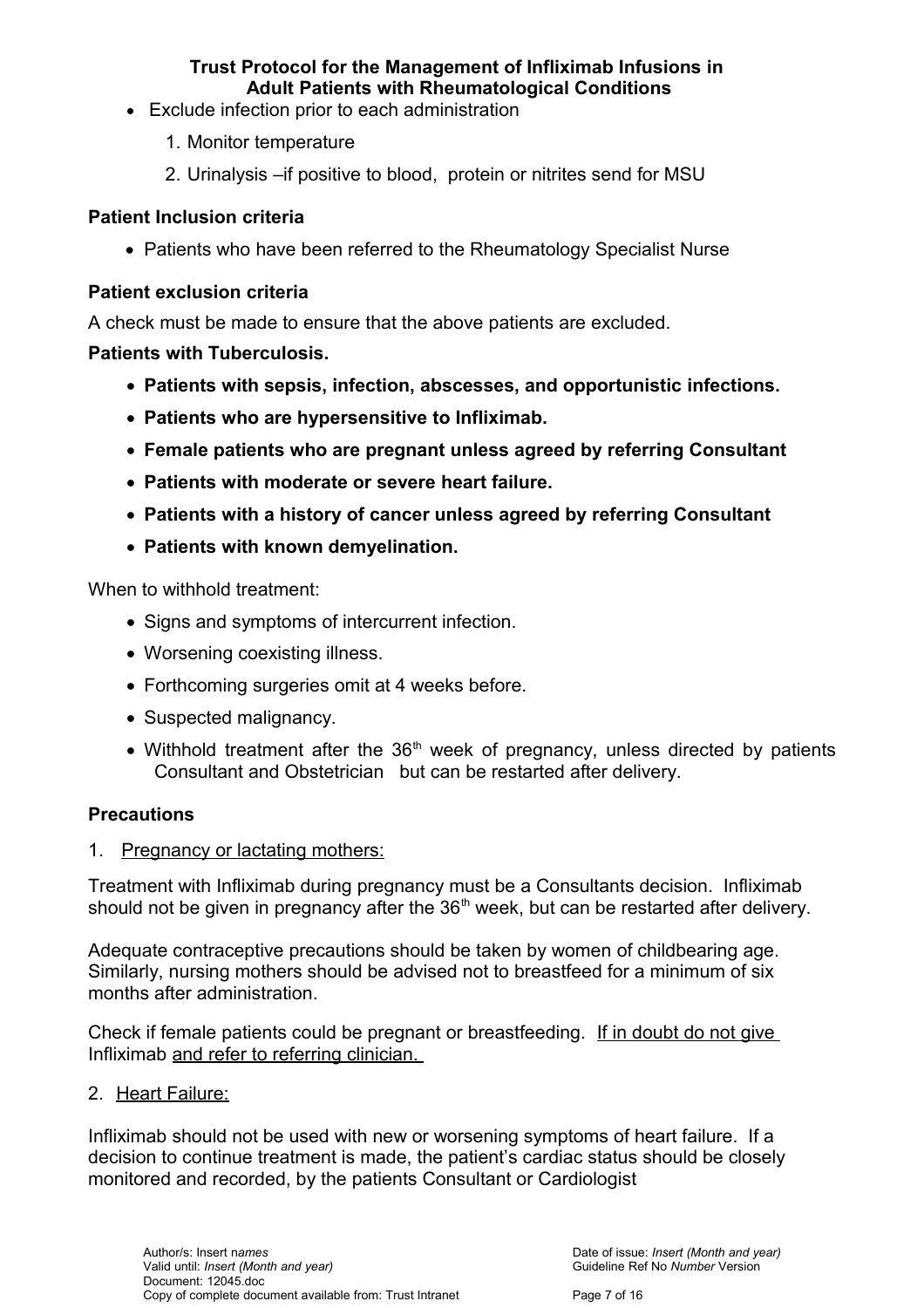3. Reactivation of Pulmonary Tuberculosis (Pulmonary TB)

A chest x-ray is mandatory due to the increased risk of reactivation of Pulmonary TB following Infliximab administration. Ensure chest x-ray result has been checked by a

clinician before treatment commences. Where there is a possibility of previous exposure to Pulmonary TB the patient should be discussed with the Respiratory Physicians. **NB:** Latent TB needs to be treated with standard anti-tuberculosis treatment before receiving Infliximab if clinically indicated, and risks and benefits have been fully considered.

All patients should be screened for hepatitis B/C (antibodies).

Varicella Zoster antibodies (if negative discuss with patients Consultant) Infliximab should be withheld if results unavailable or unless authorized by the patients **Consultant** 

# **Dosage and administration**

# **Infliximab is for intravenous use in adults.**

### **Infliximab must be prescribed by brand name for example 'Remicade' or by the biosimilar 'Remsima'.**

Infliximab 3- 5 mg/kg is given as an IV infusion at 0, 2 and 6 weeks and then every 8 weeks as directed by the patients Consultant. Dose escalation must be discussed with the prescribing clinician and the Drugs and Therapeutics Committee.

If an infusion has not been given to a patient for more than 15 weeks there is a high risk of subsequent infusion reactions. In this instance special precautions may be required and a Consultant opinion should be sought prior to infusion. Consider administration of Hydrocortisone and Chlorphenamine.

Patients who are established on a maintenance programme who have received 4 infusions without complications or infusion reactions can receive accelerated infusions over 1 hour. Results from data indicate a similar safety profile to 2-hour infusions. (Fairclough et al 2006, Buch et al 2006) - (Summary of Product Characteristics, 2011).

# **Adverse events**

Any adverse events must be documented in the patient's case notes, a yellow reporting card completed (legal requirement). In addition a full record of any adverse event must be made in the patient's medical notes to ensure that future care takes account of possible allergies.

### **Infusion related reactions**

Infliximab has been associated with acute infusion-related reactions including anaphylactic reactions and delayed hypersensitivity reactions

Emergency equipment, such as adrenaline, antihistamines, corticosteroids and an artificial airway must be available. Patients may be pre-treated with e.g., an antihistamine, hydrocortisone and/or paracetamol to prevent mild and transient effects.

Infusion reactions are either described as: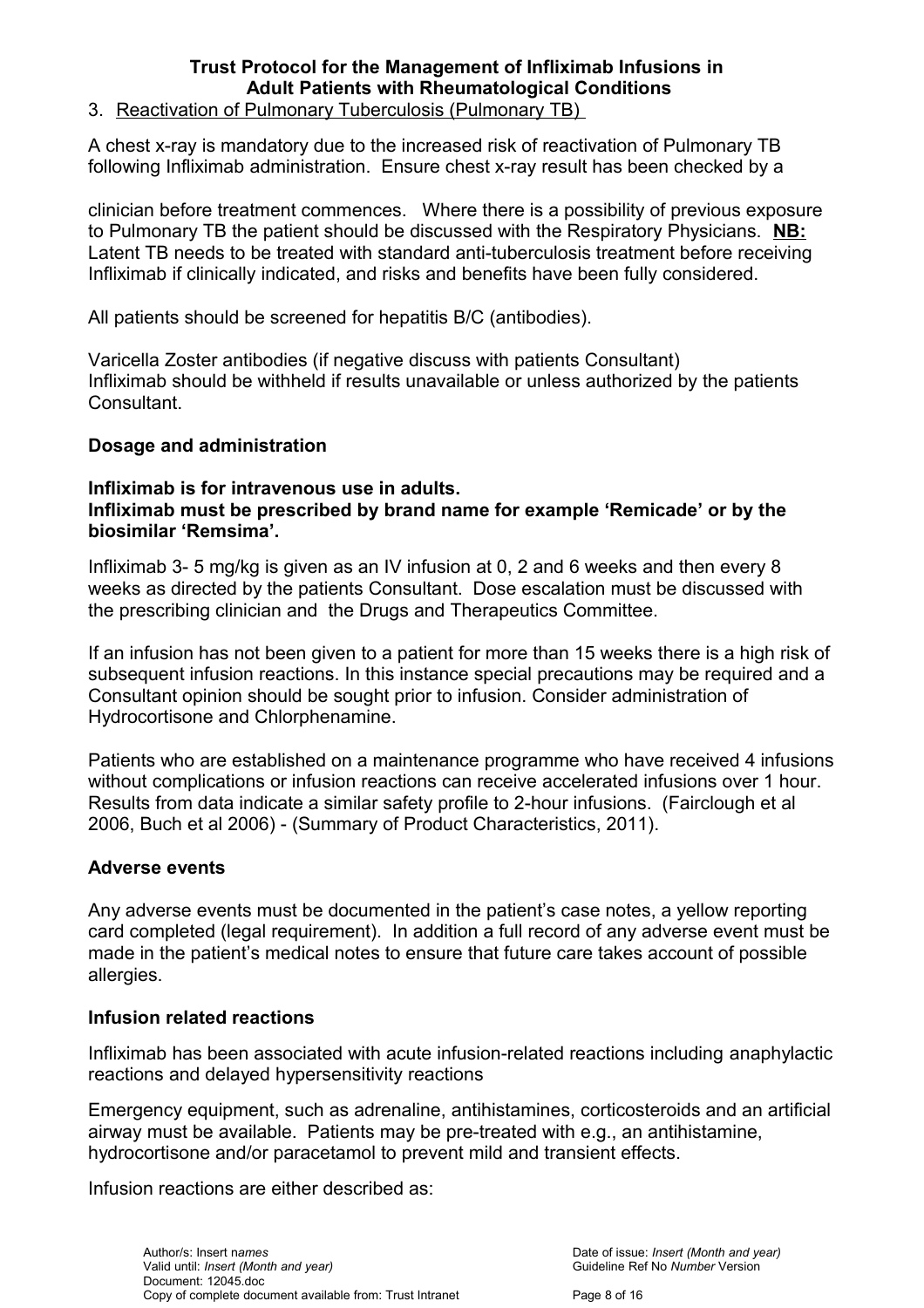- 1. Acute within 24 hours of initial or subsequent infusions.
- 2. Delayed any reaction, which occurs from 24 hours-14 days post Infliximab treatment (Cheifetz *et al* 2003).

An acute infusion reaction may occur during an infusion within seconds, or within 1-2 hours post infusion. If acute infusion reactions occur, the infusion must be interrupted and stopped immediately and managed accordingly. Any reaction must be reported to patients referring clinician. **Patients must remain within the clinical environment for 1 hour for post infusion monitoring.** 

# **Signs and symptoms of infusion related reactions:**

Approximately 5% of Infliximab infusions are accompanied by acute reactions. 3.1% were reported as mild, of these:

1% was accompanied by urticaria, purities, fever and/or chills.

1% was accompanied by chest pain, hypotension, hypertension and shortness of breath.1% had severe reactions.

Delayed reactions occurred in  $< 1\%$  of infusions, i.e. rash, fever, polyarthalgia, headaches and sore throat (Cheifetz *et al* 2003).

If an acute reaction occurs either reduce the rate of the infusion, or administer prophylaxis medication, or discontinue the infusion if necessary. Report reaction to referring clinician

# **Management of reactions: Please refer to- Appendix 1**

### **Registered Nurse procedures and guidelines**

A decision to prescribe Infliximab must be made by the patients Consultant

Before commencing the infusion the following equipment must be within easy access: Dynamap machine and cardiac arrest trolley.

Ensure the following drugs are available for administration in the event of an acute infusion reaction:

Paracetamol PO 1g prn

Chlorphenamine IV 10-20 mg prn

Chlorphenamine PO 4mg prn

Hydrocortisone IV 100-200mg prn

Adrenaline 1:1000 IM (0.5mL)

Salbutamol nebuliser 2.5mg

'Insert cannula' and flush according to Trust Guidelines-Medicines Management (2014)

# **Pre infusion checklist**

- 1. Ensure chest x-ray within last 12 months has been reported on by doctors and is normal.
- 2. Ensure patient does not have any known sensitivity to Infliximab or other murine proteins.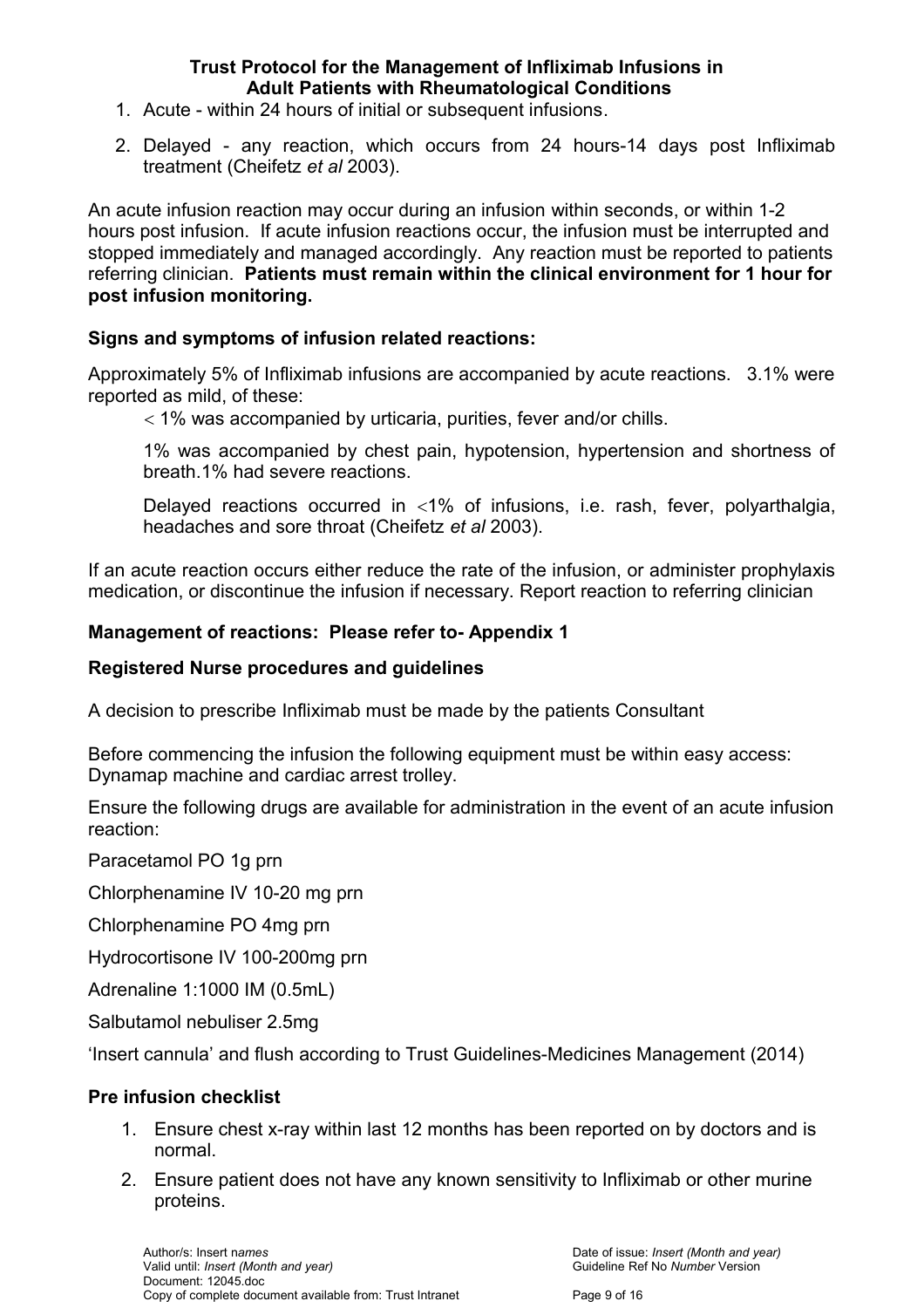- 3. Patient has been informed of the risks, benefits and possible infusion reactions of treatment and has been supplied with verbal and written information to support this.
- 4. Ensure patient has documented consent for treatment
- 5. Ensure results from routine bloods have been reported on, (FBC, LFT's, U+E's & CRP).
- 6. Ensure patient's weight as recorded is correct.
- 7. Ensure the patient has no signs of infection? If yes, contact a Doctor from the Rheumatology team to assess the patient before commencing infusion.
- 8. Undertake a urine dip stick test, if necessary send MSU and treat accordingly
- 9. Check for any possible contact with TB, and record status in patients' medical records
- 10. Inform patients of signs of TB and to report: persistent cough, wasting/weight loss, fever
- 11. Ensure patients who are at risk of HBV infection are evaluated prior to commencing treatment with Infliximab
- 12. Has the patient developed any heart failure? If yes contact prescribing Consultant before commencing infusion
- 13. Pregnancy and Infliximab should be discussed fully in females of child bearing age and avoided if breastfeeding whilst on treatment and for 6 months after last dose.
- 14. Monitor base line observations: pulse, BP, temperature and oxygen saturation levels and record on nursing documentation.
- 15. Ensure anaphylaxis medication and resuscitation equipment is readily accessible.
- 16. Ensure oxygen mask and tubing are connected.

# **Preparation**

- 1. Infliximab must be stored at 2-8 degrees Centigrade. Do not refreeze.
- 2. Calculate the dose required (each vial contains 100 mg Remicade). 3-5mg/kg Infusions must be prepared in a clean treatment area with segregation between clean and contaminated products, using strict aseptic technique throughout the process, following the Trust Hand Hygiene policy.
- 3. Due to the high costs of treatment, sharing of vials for immediate use is permitted following the risk assessment by the Medicines Management Group. Sharing of vials only applies in Rheumatology.
- 4. Personal protective clothing must be worn, i.e. gloves, aprons and face mask**.**
- 5. Reconstitute each vial with 10mLs of Water for Injection using a 21-gauge needle or less. Swab vial top with a 70% alcohol swab and allow to dry.
- 6. Inject the water against the glass wall of the vial. Do not use the vial if the vacuum is not present.
- 7. Swirl the solution gently by rotating the vial to dissolve the powder. DO NOT SHAKE THE VIAL. It is not unusual to see some foaming of the solution.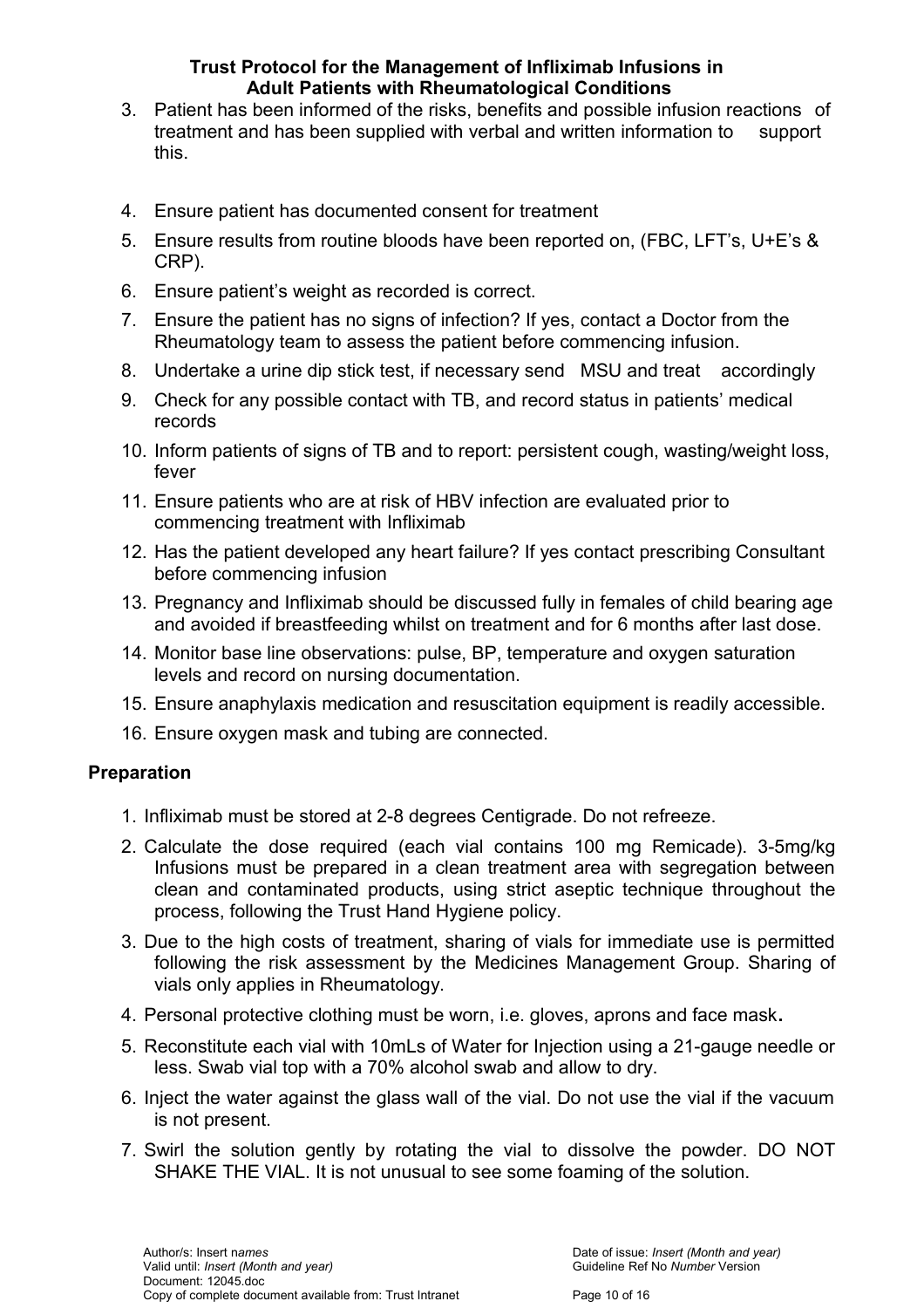- 8. Allow to stand for 5 minutes. Solution should be colourless to light yellow and opalescent. It is normal to see a few fine translucent particles, as Remicade is a protein. Do not use if there are opaque particles, discolouration or foreign particles are present.
- 9. Withdraw the same total volume of the reconstituted drug from 250ml Sodium Chloride 0.9%. Slowly add the total volume of reconstituted Infliximab to the 250ml infusion bag. Gently mix. Fix additive drug label according to Trust policy.
- 10. Infliximab infusions should be administered via a sterile giving set and a 0.2 micron epidural filter. Connect the infusion with a y-connector. Infusions must be administered via a volumetric pump.
- 11. At every infusion a test dose of 20mls should be infused over 15minutes and the patient should be observed closely for any signs of reactions or hypersensitivity.
- 12. If there are no adverse reaction or signs of hypersensitivity the infusion may continue.
- 13. Administer infusion over a period of not less than 2 hours (2ml/min) for the first 3 infusions. Accelerated infusions over 1 hour (4ml/min) may be administered if the patient has not had any reaction following their first 3 infusions, (Summary of Product Characteristics, 4.2, 2011)
- 14. Following reconstitution and dilution the infusion must be started as soon as possible and completed within 3 hours. DO NOT STORE ANY UNUSED PORTION FOR FURTHER RE-USE.
- 15. The Batch Number of vials must be recorded in the patient's notes or drug chart.

# **Monitoring**

- 1. The patient should be monitored closely during the infusion period.
- 2. Observations must be recorded every 15 minutes for the first hour, and then every 30 minutes until the infusion is completed and for 1 hour post infusion until the patient is discharged. Measurements must be documented.
- 3. Observe the cannula site for extravasation and the infusion for any changes in colour or consistency.
- 4. Report and record any adverse reactions.
- 5. The cannula must remain in-situ until the patient is ready for discharge and then removed.
- 6. On discharge ensure that the patient has contact numbers in case of adverse reactions following discharge. Ensure patient is given Infliximab alert card-Anaphylaxis to Anti TNF $\alpha$  is contra-indicated for further treatment.

### **Post Treatment and Follow up monitoring**

- Bloods should be repeated no less than 1 week before each infusion including FBC, U&Es LFTs, CRP, and then monthly whilst on treatment, or unless otherwise directed by patient's clinician.
- Record any suspected side effects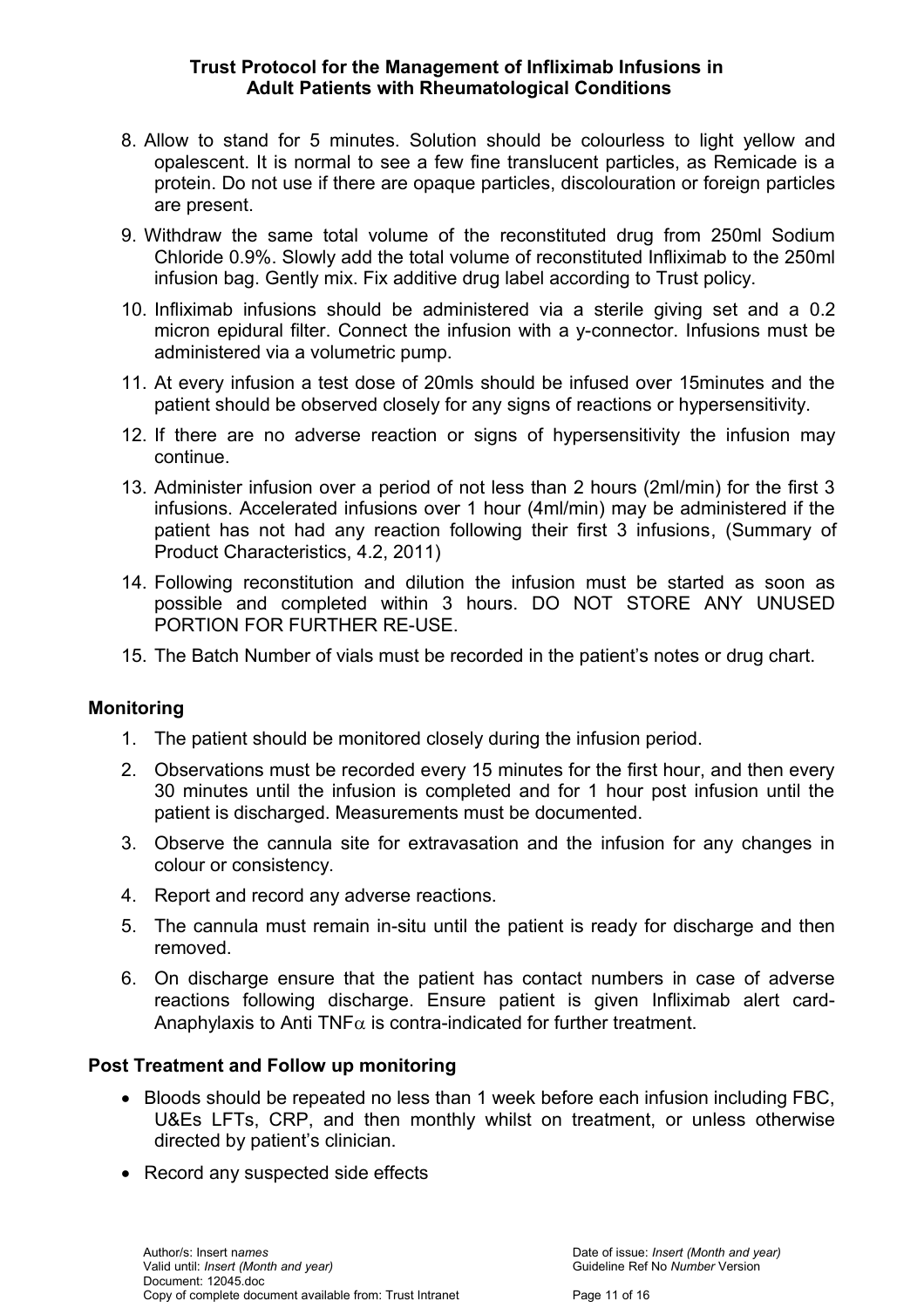• Inform patient of possible delayed hypersensitivity reaction post infusion and to seek immediate medical advice, ensure contact numbers are given for out of hours advice

The appropriate NICE approved efficacy scores should be re-calculated every three to six months depending on duration of therapy whilst patients continue with Infliximab to assess the efficacy of treatment.

### **Clinical Audit Standards**

To ensure that this policy is compliant with the above standards, the following monitoring processes will be undertaken:

The decision to treat and to repeat treatment should only be made by a Consultant Rheumatologist.

Data will be entered onto a database and this will be used to provide numbers for costing purposes to the CCGs

The number, type and severity of adverse incidents to treatment will be monitored to ensure that they remain within acceptable limits and that the correct management was adhered to.

The audit results will be reviewed regularly.

# **Staff selection and training**

Only Registered Nurses' who have successfully completed the Trust's IV Drug Therapy Clinical Skills Study Day or equivalent, and undertaken the relevant Infliximab training sessions (as below), will be eligible to perform administration of Infliximab infusions.

### **Training**

Nurses are training in the Rheumatology Day Unit to observe the preparation, administration and monitoring of patients receiving infliximab.

It is the responsibility of the nurse to remain updated with research and developments in this area of treatment.

### **Summary of development and consultation process undertaken before registration and dissemination**

This guideline has been drafted by the author Caroline Ferrari in conjunction with Pharmacy Services, on behalf of the Rheumatology Department. During its development it has been circulated for comment within the Pharmacy Department, Rheumatology. Where appropriate comments have been incorporated into the final version, which has been endorsed by the Professional Protocols, Policies and Guidelines Committee.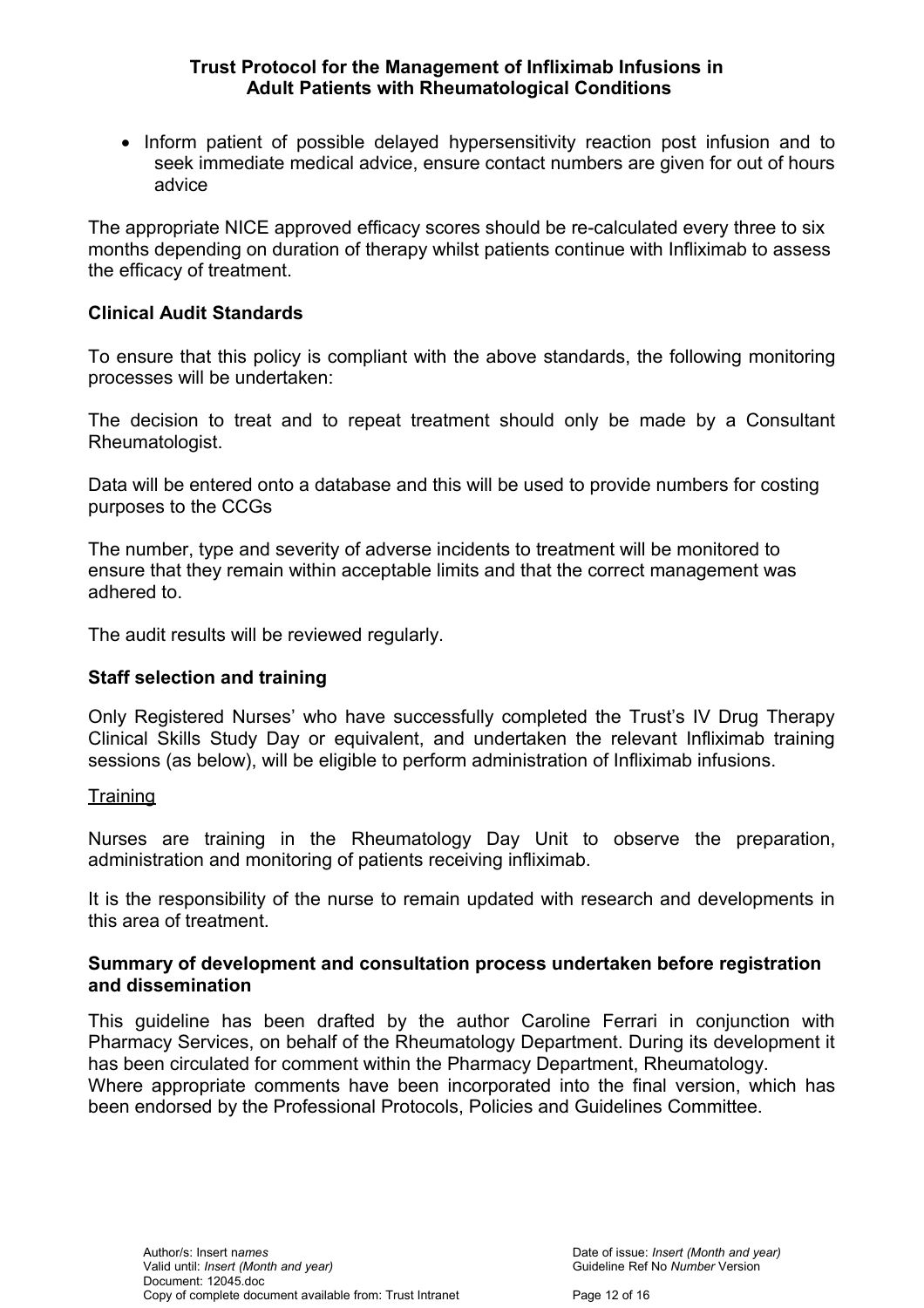### **Distribution list/ dissemination method**

Pharmacy Services Rheumatology Department Rheumatology Directorate Trust Intranet

### **References**

Buch et al 2006 Shortening infusion times for Infliximab administration Rheumatology 45(4):485-486

Cheifetza,A. Smedley,M. Martin,S. et al. (2003) The Incidence and Management of Infusion Reactions: A Large Center Experience. The American Journal of Gastroenterlogy, Vol,98, No 6.pp 1315-1324.

Fairclough et al 2006 accelerated Infliximab infusions are well tolerated in the treatment of Crohn's disease Gut 55 Supplement 2;A80-81

[http://www.medicines.org.uk/EMC/medicine/3236/SPC/Remicade+100mg+powder+for+co](http://www.medicines.org.uk/EMC/medicine/3236/SPC/Remicade+100mg+powder+for+concentrate+for+solution+for+infusion/) [ncentrate+for+solution+for+infusion/](http://www.medicines.org.uk/EMC/medicine/3236/SPC/Remicade+100mg+powder+for+concentrate+for+solution+for+infusion/)

Medicines Policy and Procedures Norfolk & Norwich University Hospital (2014)

NICE ID 694: TNF-alpha inhibitors for ankylosing spondylitis and non-radiographic axial spondyloarthritis (including a review of TA143 and TA233) Final appraisal determination

NICE TA 199: Etanercept, infliximab and adalimumab for the treatment of psoriatic arthritis

NICE TA Adalimumab, etanercept, infliximab, rituximab and abatacept for the treatment of rheumatoid arthritis after the failure of a TNF inhibitor (TA195)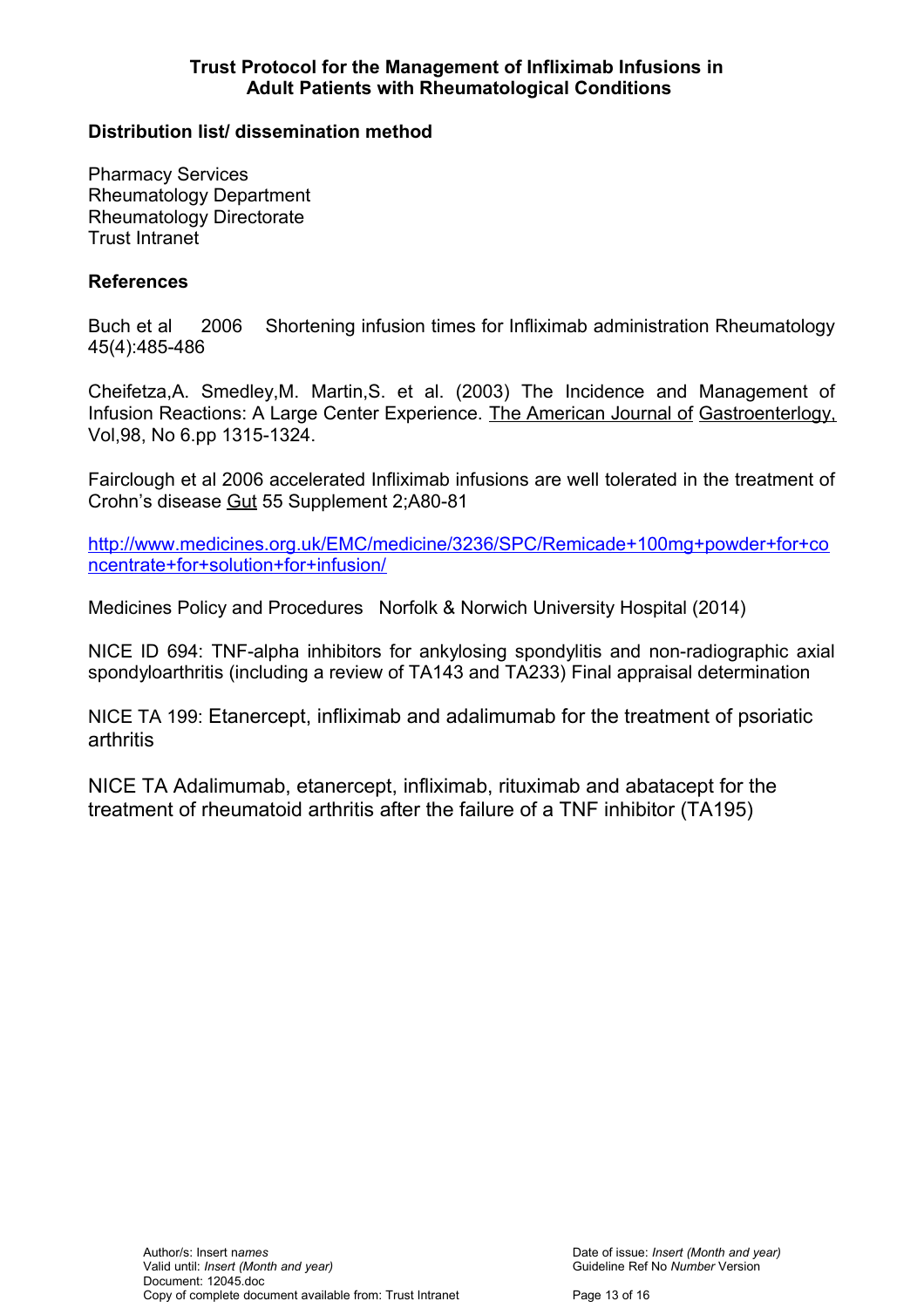# **Appendix 1**

### **Management of Reactions**

### Mild Hypersensitivity Reactions:

Clinical Signs: Mild rash, pruritus, headaches, pyrexia

### **Action:**

- Reduce infusion rate by half
- Administer oral chlorphenamine 4mg for rash or itch, and/or 1 gram paracetamol for headache or pyrexia
- If symptoms persist, STOP infusion and administer 100-200mg IV hydrocortisone and a further 10-20mg IV chlorphenamine and treat as a moderate reaction.
- If improvement; continue with infusion at the reduced rate and monitor closely for any further signs on hypersensitivity.
- Patients can be discharged after 2 hours post infusion as long as no further signs of hypersensitivity.
- Instruct patient to report any further reaction on discharge immediately by contacting the Rheumatology on call team via the hospital switchboard. DECT phone 4336

### Moderate Hypersensitivity Reaction;

Clinical Signs: Urticaria/rash, mild hypertension, tachycardia, mild wheeze, nausea

### **Action:**

- STOP infusion
- Lay patient flat and maintain airway
- Administer 100-200mg IV hydrocortisone & 10-20mg chlorphenamine by slow injection
- Check vital signs and oxygen saturation
- Medical decision to restart infusion
- Seek medical advice if reaction continuing/ worsening treat as SEVERE REACTION
- Will require admission for overnight assessment
- Discharge following medical review if well.

### Severe Infusion Reaction

Clinical signs: Hypotension, respiratory distress, swollen lips and/or airways, reduced or lost consciousness, reduced oxygen saturations, flushed or pale appearance.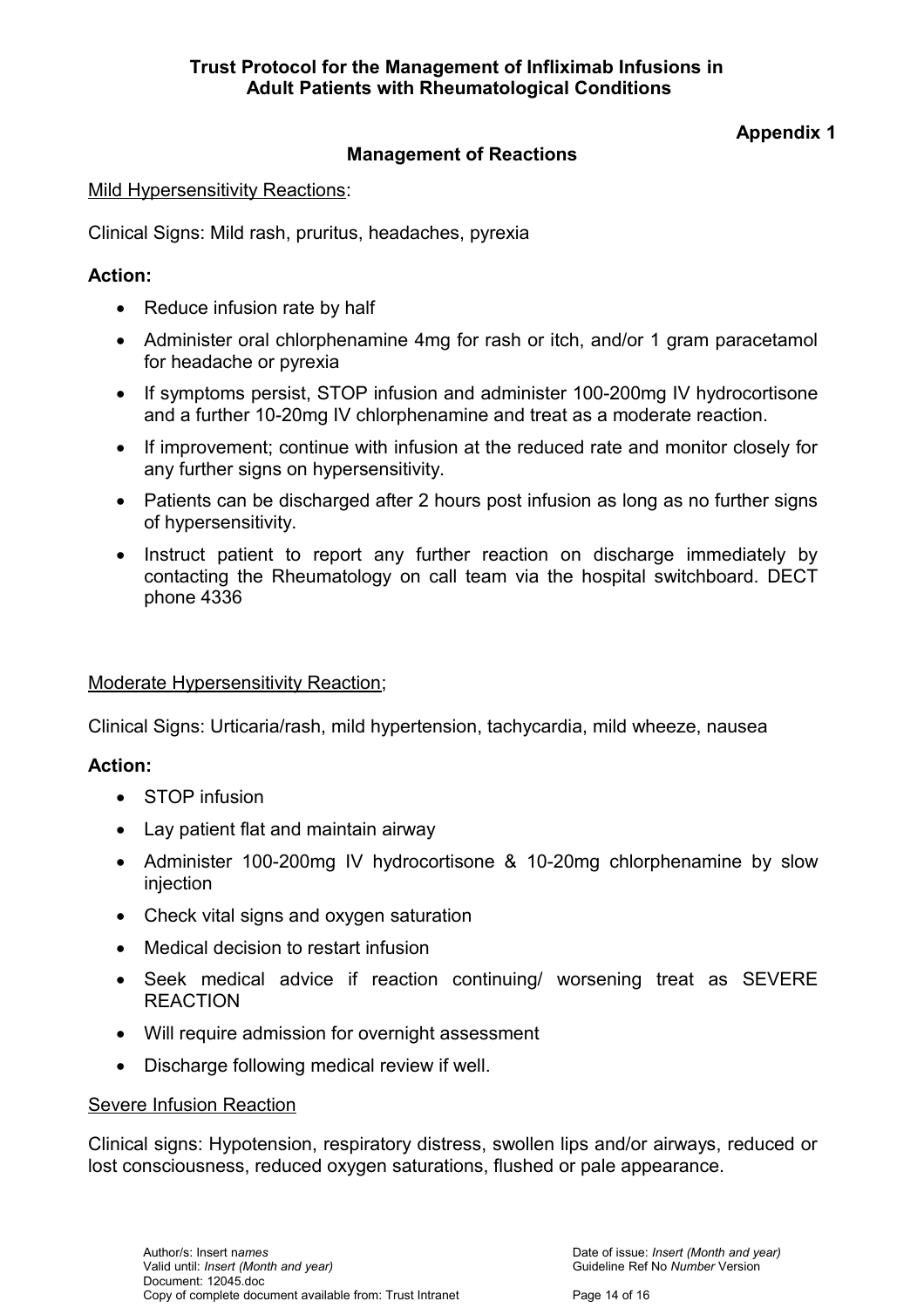# **Action:**

- STOP Infliximab
- Call crash team 2222
- Lay patient flat and maintain patent airway
- Administer 0.5ml 1:1000 adrenaline IM, as per Medicine Management 2007
- Administer oxygen @10 -15litres/minute and monitor oxygen saturation levels, pulse and BP
- If improvement in condition continue to monitor closely and arrange overnight admission for observation.
- No improvement, as per Medicines Management 2007 repeat adrenaline; administer chlorphenamine 20mg IV and hydrocortisone 200mg IV. Administer dextrose saline 1litre rapidly if hypotension persists.

# **Begin basic life support**